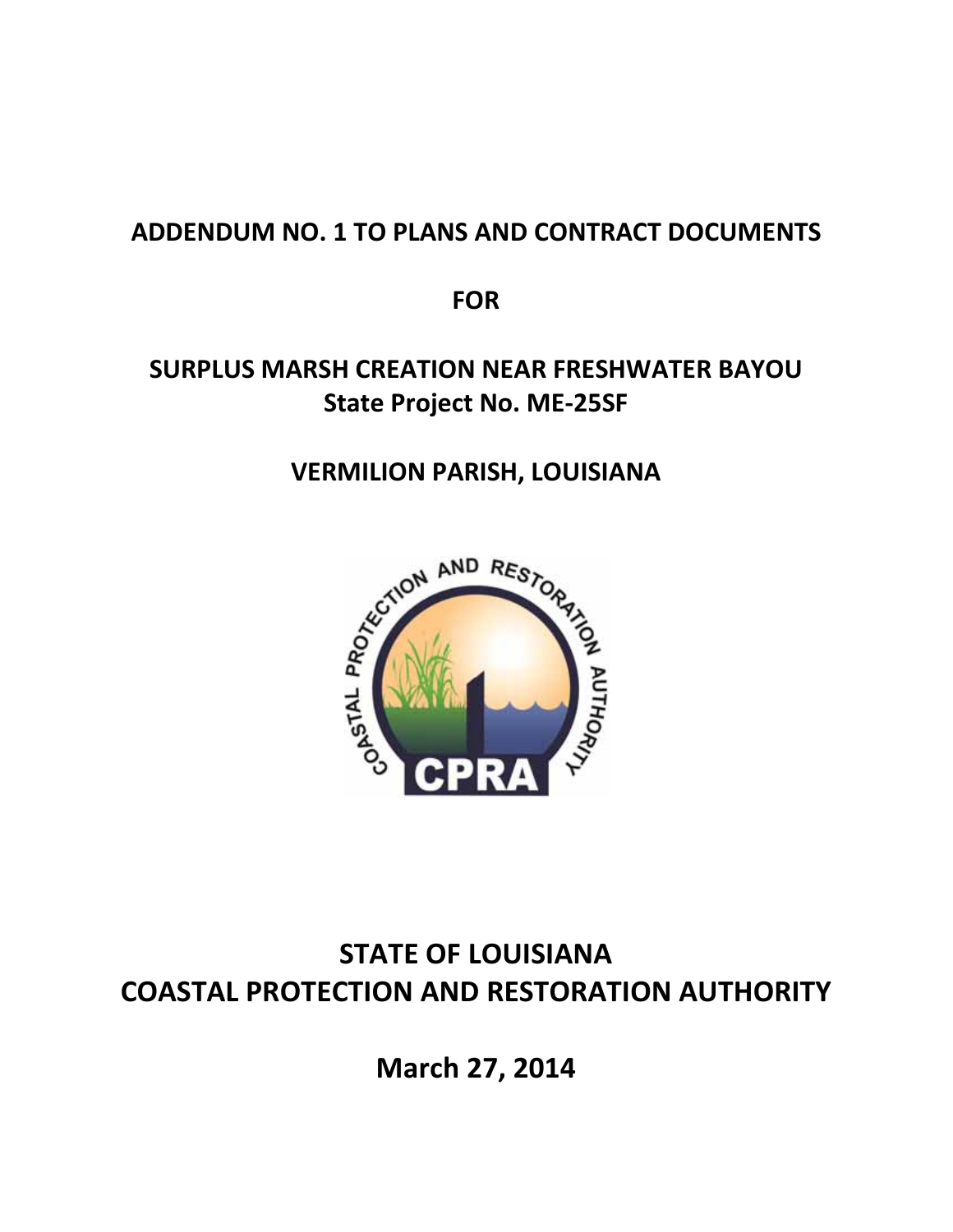#### **ADDENDUM NO. 1**

#### **Surplus Marsh Creation Near Freshwater Bayou (ME-25SF)**

**This addendum shall be considered part of the Plans, Specifications, and Contract Documents (except as noted otherwise) and is issued to change, amplify, or delete from or otherwise explain these documents where provisions of this addendum differ from those of the original documents. This addendum shall have precedence over the original documents and shall govern.** 

#### **I. Responses to Questions Submitted by Contractors:**

Contractor Question/Comment (1): Can the Owner provide a date as to when the Contractor might expect to receive the Notice of Award and Notice to Proceed?

CPRA Response (1): The typical time frame for issuing the Notice of Award is 15 days after the bid date. The typical timeframe for executing the contracts is approximately 60 days from the bid date. The Notice to Proceed will be issued shortly after the Contracts have been executed and recorded.

Contractor Question/Comment (2): Survey was completed in 2008, can the Owner provide a more recent hydrographic survey of the borrow canal?

CPRA Response (2): The survey data used to prepare the construction plans was completed in December 2008. This data has been uploaded to the LA DNR FTP website under the "Freshwater Bayou Surplus Marsh" folder. The link to the FTP site is ftp://ftp.dnr.state.la.us/Freshwater%20Bayou\_Surplus%20Marsh/Survey%20Data/. The data included in the plans and provided on the project's FTP site mentioned above is the latest information available.

Contractor Question/Comment (3): Would the Owner be willing to insert the following clause into the specifications regarding a Difference in site Conditions?

Differing Site Conditions

- A. The Contractor shall notify the Owner promptly orally and in writing in accordance with Notice of Events or Conditions, upon the manifestation of: (a) subsurface or latent physical conditions at the site differing materially from those indicated in the Contract Documents or reference documents, (b) unknown physical conditions of an unusual nature at the site differing materially from those ordinarily encountered and generally recognized as inherent in the work of the character provided for in the Contract.
- B. If the Owner determines that the alleged conditions do exist and cause a material change either in the Contractor's costs or time required to perform the Contract, the Owner will make an equitable adjustment in the Contract Price to account for the performance of the work involved, and the additional Contract Time, if any, required to perform such work. If the Owner and the Contractor agree on such adjustment, the same shall be set forth in a Change Order to be executed by the parties.
- C. If the Owner determines that the Contractor's request does not warrant a change order the Contractor shall diligently pursue the Work in accordance with the Owner's direction while retaining the right to Claim against the Owner's decision in accordance with the Subparagraph pertaining to Claims and Disputes Resolution

CPRA Response (3): The above clause concerning Differing Site Conditions will not be added to the bid documents.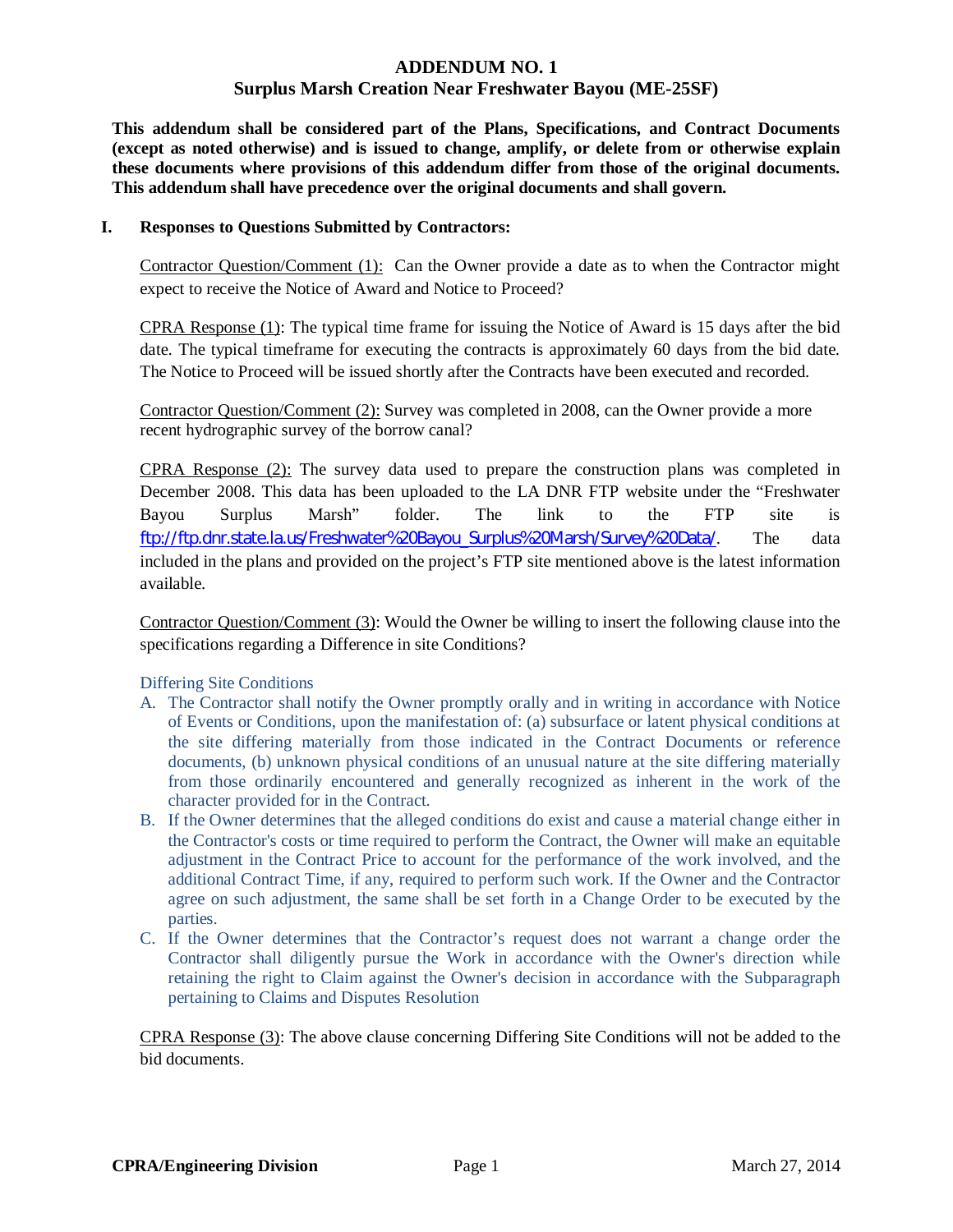Contractor Question/Comment (4): Does the Buy America(n) Act apply to this project?

CPRA Response (4): The Buy American Act does not apply to this project.

Contractor Question/Comment (5): Will the owner grant an extension of time for Force Majeure events?

CPRA Response (5): Reference GP-44 "Extension of Contract Time" for policies and procedures concerning extensions of the contract time.

Contractor Question/Comment (6): Section GP-57 "Contractor's Guarantee" states the contractor is obligated to provide a written guarantee that the work shall survive for a minimum period of 1 year after final acceptance.

- a. Does this apply to the elevation of the marsh fill material?
- b. Can the owner please specify which items fall under this guarantee?
- c. Will the Contractor be exempt from Force Majeure events in regards to the guarantee?
- d. Can the owner remove this clause from the spec?

CPRA Response (6): The following clarifications are made to the bid documents and plans.

- a. Acceptance of the marsh fill will be as described in Section 330.9 of the specifications. It is anticipated that the marsh fill material will continue to consolidate throughout the 1-year warranty period, therefore the Contractor will not be required to maintain the marsh fill at the target elevation shown on the plans.
- b. The contractor will be required to guarantee the work performed under this contract. This includes grade stakes and flagging, marsh fill material, containment dikes, and marsh settlement plates. If at no fault of the Contractor or his workmanship, the work performed under this contract is damaged or hindered, the Contractor will be relieved of the requirements specified under GP-57 "Contractor's Guarantee".
- c. In regards to the guarantee, the Contractor will be exempt from the requirements set forth in GP-57 if it is determined that a failure or damage is caused by a Force Majeure event and not due to the materials or workmanship provided by the Contractor.
- d. GP-57 "Contractor's Guarantee" will not be removed from the bid documents.

Contractor Question/Comment (7): Would the Owner be willing to insert the following clause into the specifications in regards to Liquidated Damages?

#### Waiver of Consequential Damages

Notwithstanding anything herein to the contrary, Contractor shall not be responsible or liable for any indirect, consequential or special damages of any type or nature whatsoever and howsoever arising, including, without limitation, loss of profits, loss of income, loss of business opportunity, business interruption, loss of use and/or loss of ability to use undamaged component or system parts, whether resulting from negligence, breach of contract or otherwise, and regardless of whether such damages may have been foreseeable.

CPRA Response (7): The above clause concerning liquidated damages will not be added to the bid documents.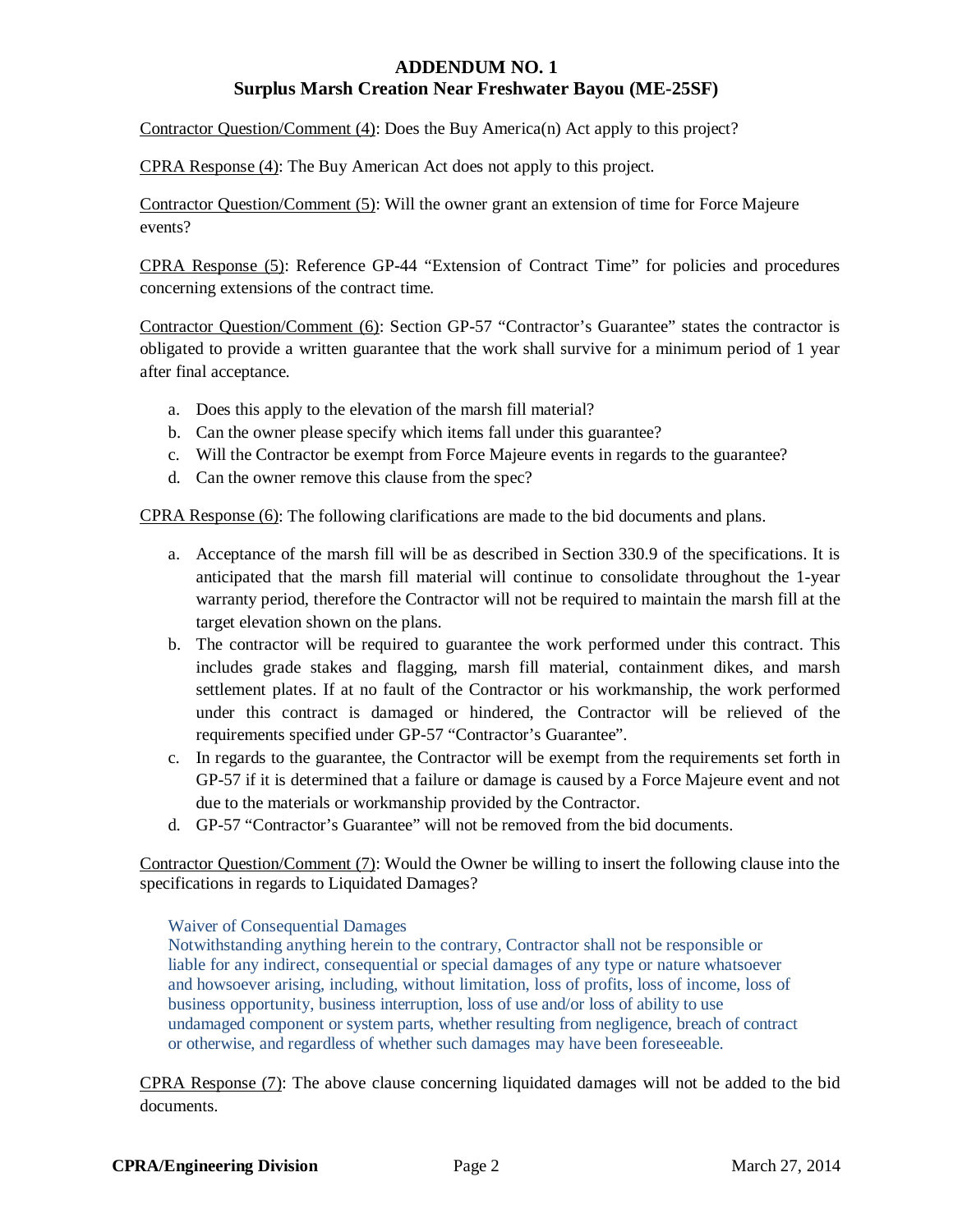Contractor Comment/Question (8): Would the Owner be willing to insert the following clause into the specifications in regards to Responsibility for Pollution?

Disposal of Waste Materials

- A. Waste material is defined as all material from demolition, excavation, dredging, or other source that is unsuitable to, or in excess of the needs of the work, or material that is designated for removal and disposal off of Owner property. All waste materials shall become the property of the Contractor, with the exception of materials containing substances classified as hazardous, potentially hazardous, infectious, toxic or dangerous under applicable Local, State and/or Federal regulations which shall be handled and disposed of as directed by applicable regulations and/or the Contract Documents.
- B. Hazardous, potentially hazardous, infectious, toxic or dangerous materials shall be disposed of in strict compliance with all regulations and the Contract Documents and as directed by the Owner.
- C. The Contractor is solely responsible for the lawful managing and disposal of waste material and shall indemnify, defend and hold the Owner harmless from all liability, damages, Claims, lawsuits, penalties and expenses, whether direct, indirect or consequential (including but not limited to attorney's and consultant's fees and other expenses of litigation or arbitration) arising from or in any way connected with, the demolition, excavation, removal or disposal of materials, except as specified for hazardous materials.
- D. The value of waste materials, if any, shall be reflected in the total Contract Price.
- E. Should the Contractor, during the course of the Work, encounter site materials that it believes may be hazardous, potentially hazardous, infectious, toxic or dangerous, it shall immediately notify the Owner.
- F. The Owner will retain title to all hazardous waste presently on site encountered during demolition, removal, and excavation. This does not include hazardous materials generated by the Contractor, such as used motor oils, lubricants, cleaners, etc. Contractor shall dispose of such hazardous waste according to the Contract Documents, following local, State, and Federal regulations. The Owner will be shown as the hazardous waste generator and will sign all hazardous waste shipment manifests for non-contractor generated hazardous wastes. Nothing contained within these Contract Documents shall be construed or interpreted as requiring Contractor to assume the status of Owner or generator of hazardous waste substances for non-contractor generated hazardous wastes.
- G. Contractor shall follow EPA and all other regulations regarding reporting the disposal of all materials.

CPRA Response (8): The above clause concerning disposal of waste materials will not be added to the bid documents.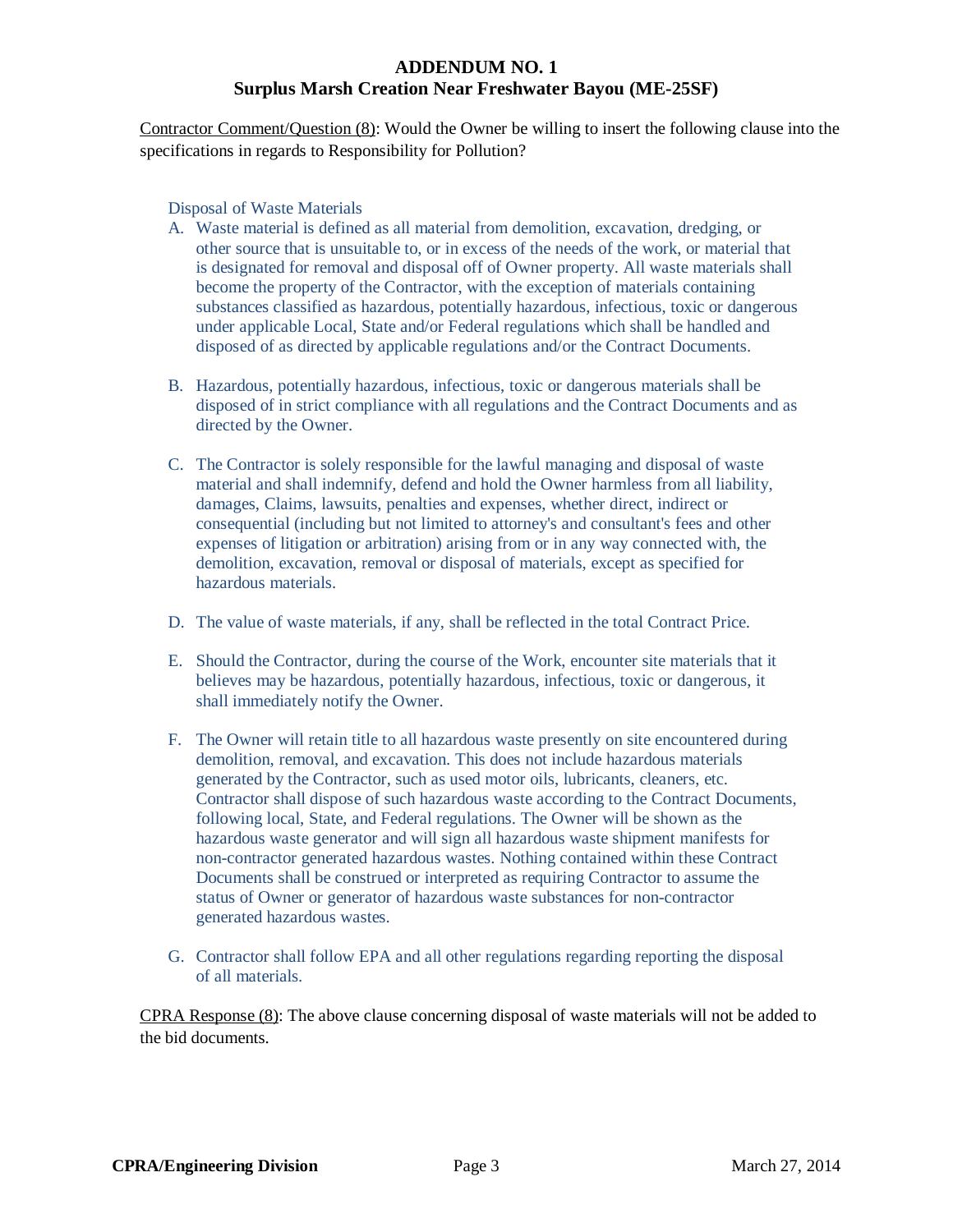Contractor Question/Comment (9): Specification Section GP-53, paragraph 5, references "Builder's Risk insurance, if applicable", does this contract require an Owner's Builder's Risk Policy?

CPRA Response (9): Reference SP-15:Insurance and Bonds. Builder's Risk insurance is not required.

Contractor Question/Comment (10): If options are awarded how will payment be differentiated for the optional quantity vs. the base quantity? (i.e. Different unit prices for dredged material)

CPRA Response (10): In the case that the Base Bid and one or both alternates are awarded and the successful bid includes different unit prices in the Base Bid and the alternates, the Contractor will be paid at the unit price included in the Base Bid or Alternate up to the respective quantity included in that option. Should the quantity be exceeded, the Contractor will be paid at the unit price included in the last Alternate awarded. For example, if the Base Bid and Alternate No. 1 are awarded and the contract quantity for the Base Bid and Alternate No. 1 are exceeded within the limitations set forth in the bid documents, the Contractor will be paid at the unit price included in Alternate No. 1 for the constructed quantity over what is included in the Base Bid. Should Alternate Nos. 1 and 2 be awarded, the Contractor will be paid at the unit price included in the Base Bid up to the Base Bid quantity, then at the contract unit price included in Alternate No. 1 up to the quantity included in Alternate No. 1, then at the contract unit price included in Alternate No. 2 for the remainder of the quantity constructed.

Contractor Question/Comment (11): In Sec 330.7 Dewatering it states that Spill boxes and weirs shall be used for controlled dewatering of the fill containment cells.

- a. Can the dewatering of the marsh fill area during dredging operations be left up to the sole discretion of the contractor?
- b. If a spill box is required, please specify the type and a plan construction view.

CPRA Response (11a&b): The Contractor shall submit with the work plan the layout and schedule for discharge and dewatering of the marsh creation area. The Contractor will be responsible for determining the means necessary for controlled dewatering of the marsh creation area based on the discharge rate of the dredge, which should include the use of weirs or spill boxes. Any other method for dewatering shall be presented for approval with the work plan submittal. The discharge rate from any dewatering point in the marsh creation area shall not exceed 2 ft/s.

Contractor Question/Comment (12): Will the contractor be allowed to use a box cut technique for dredging slopes?

 $CPRA$  Response  $(12)$ : The Contractor will be allowed to use the box cut technique for dredging in the channel. The lines, grades and depth of -19.0' NAVD 88 shown on the plans are the maximum limits for which the Contractor will be paid.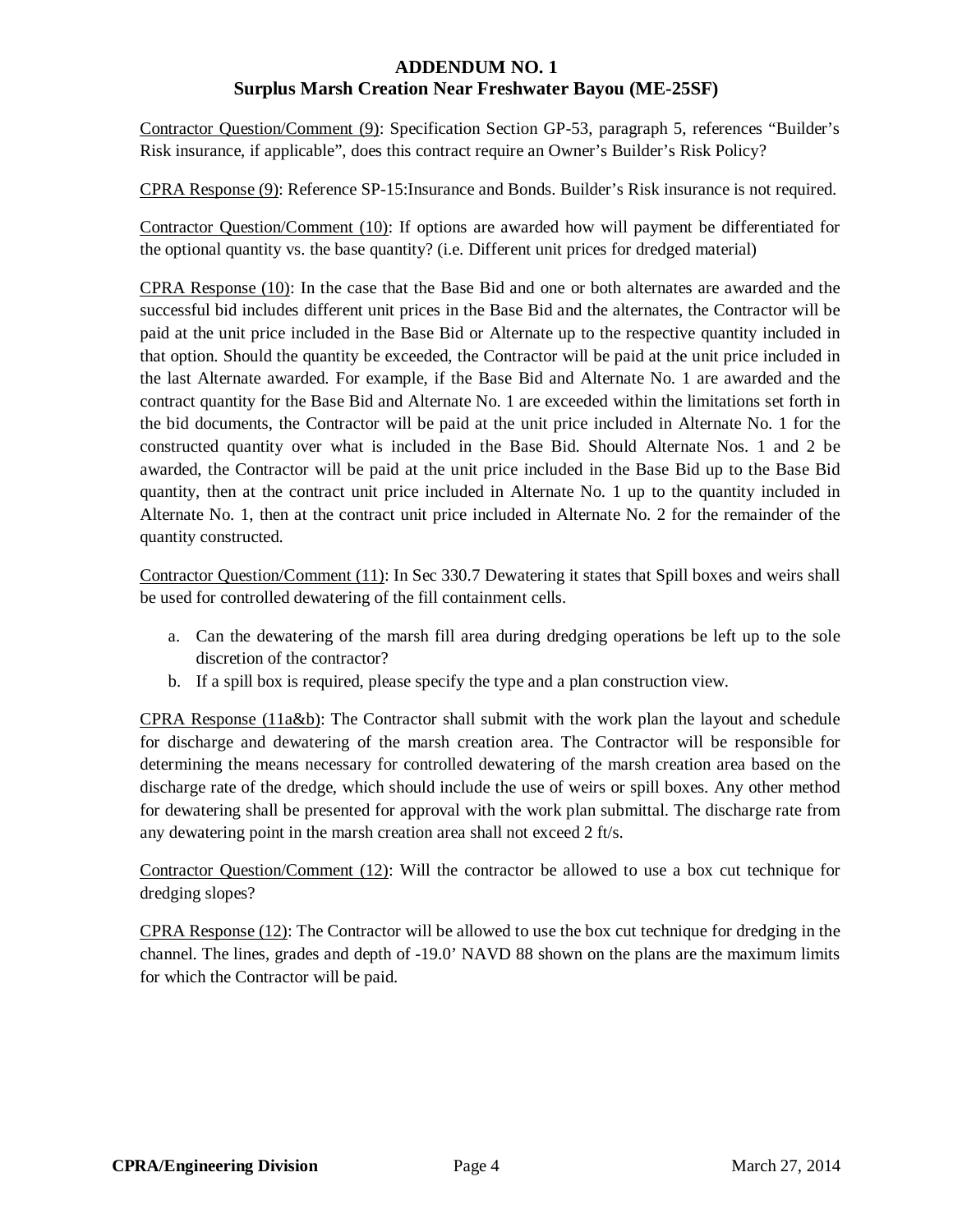Contractor Question/Comment (13): In Sec 210.3.1 Fill Area surveys, it states that the Engineer may require a waiting period for performing fill area surveys after the lift has been placed within a fill containment cell.

a. Can the Owner specify a time frame that the Contractor may have to wait for final acceptance within the given  $\pm 0.5$ ' tolerance?

CPRA Response (13): The Contractor shall achieve the target elevation within the  $\pm 0.5$ ' tolerance shown on the plans following dewatering and self weight consolidation of the fill area. The Engineer shall designate when the final process survey of the fill area shall be completed based on the field conditions, approximately 30 days after completion of the dredging operations, but no less than 14 days.

Contractor Question/Comment (14): How will the Owner handle excess material in the marsh creation area above the  $\pm 0.5$ ' tolerance?

CPRA Response (14): The Contractor shall regulate the marsh fill material to remain within the tolerances shown on the plans. Excess material above the tolerance shown on the plans may be considered non-conforming to the contract documents and may be subject to the conditions of GP-47 "Non-conforming and unauthorized Work".

Contractor Question/Comment (15): Pages 9-12 of the plans show existing pipelines in the channel.

a. Can the Owner provide elevations for the pipelines in the project area?

CPRA Response (15): Elevations for the pipelines shown on the plans are not available. The Contractor shall probe and mark all pipelines as part of the pre-construction surveys.

Contractor Question/Comment (16): Will the Owner require a minimum width of channel open to allow for navigational purposes?

CPRA Response (16): The owner will not require a minimum width of channel open to allow for navigational purposes. However, the Contractor will be required to maintain public access within Freshwater Bayou Canal and all other navigable waterways.

Contractor Question/Comment (17): To help determine the amount of vessel traffic that may be encountered, can the Owner provide the number of locking's at the Freshwater City Lock for each of the last three years?

CPRA Response (17): This Freshwater Bayou Lock may be contacted using the following points of contact:

 Email: freshwater@usace.army.mil Phone: (337)737-2470

Contractor Question/Comment (18): What is the basis for award? Base bid plus all alternatives or base bid plus any potential alternatives that may be awarded?

CPRA Response (18): The basis for award will be the base bid and any alternates accepted in accordance with Article 6 of the "Instruction to Bidders".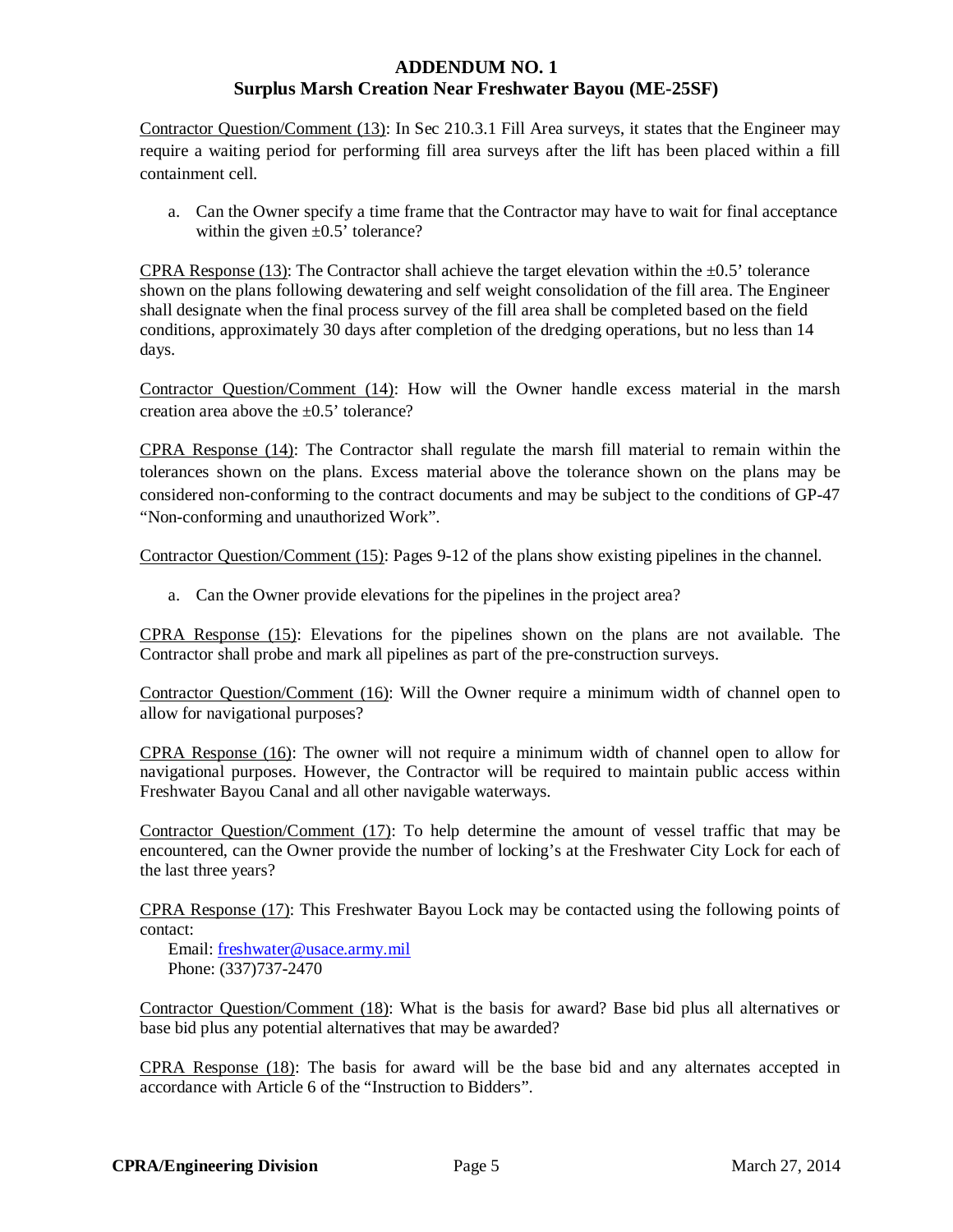Contractor Question/Comment (19): Would the Owner be willing to extend the bid date 2 weeks to 4/16/2014?

CPRA Response (19): The bid date will not be extended at this time.

Contractor Question/Comment (20): Are we required to fully excavate the borrow area template before advancing in the borrow area?

CPRA Response (20): The Contractor will not be required to clear the template shown on the plans. The lines, grades and depth of -19.0' NAVD 88 shown on the plans are the maximum limits for which the Contractor will be paid.

Contractor Question/Comment (21): Is there an order of excavation for the borrow area?

CPRA Response (21): The location of the dredging operations is to be at the Contractor's discretion within the limits defined.

Contractor Question/Comment (22): Is dredging northbound mandatory as stated at the pre-bid meeting?

CPRA Response (22): The location and direction of the dredging operations is to be at the Contractor's discretion within the limits defined.

Contractor Question/Comment (23): If you award any of the alternative bid items, will they be awarded the same time as the base?

CPRA Response (23): The base bid and any alternates accepted will be awarded at the same time.

#### **II. Revisions to Louisiana Uniform Public Work Bid Form**

None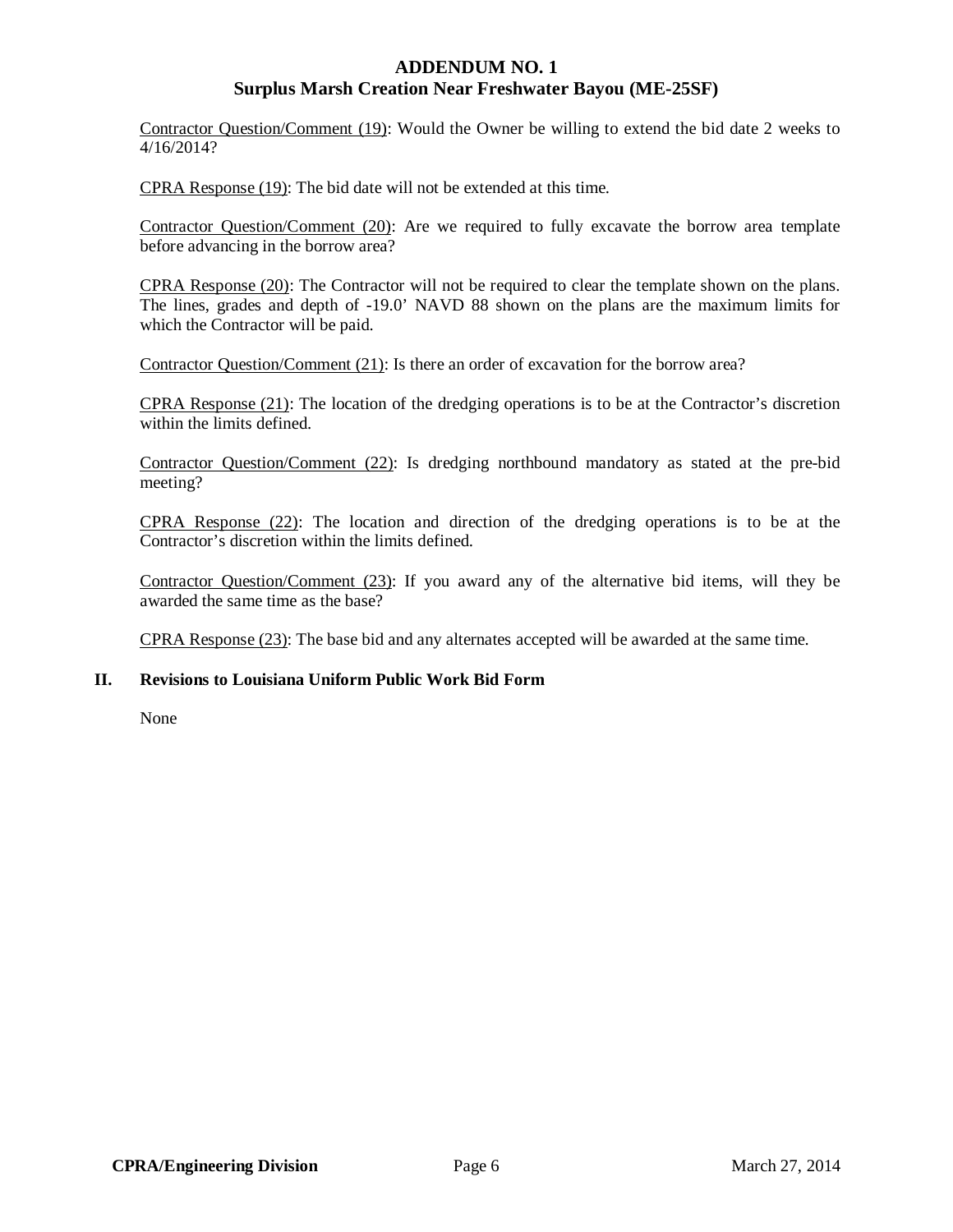#### **III. Revisions to Specifications:**

**EXECUTE:** Instructions to Bidders, Page ix: Section 2.1 Is revised and replaced in its entirety with:

*"2.1 A Pre-Bid Conference shall be held at the time and location described in the Advertisement for Bids. The purpose of the Pre-Bid Conference is to familiarize Bidders with the requirements of the Project and the intent of the Bid Documents, and to receive comments and information from interested Bidders. If the Pre-Bid Conference is stated in the Advertisement for Bids to be a Mandatory Pre-Bid Conference, bids shall be accepted only from those bidders who attend the Pre-Bid Conference. Contractors who are not in attendance for the entire Pre-Bid Conference will be considered to have not attended."*

• Refer to TS-401: Containment Dikes.

A. Renumber Section 401.8 "Measurement and Payment" to Section 401.9 and revise as follows:

*401.9* Measurement and Payment

Payment for this item will be made at the contract price per linear foot for Bid Item No. 401, "Containment Dikes". Price and payment shall constitute full compensation for furnishing all labor, materials and equipment for *construction, maintenance and gapping* of all required containment and performing all work specified herein.

B. Add the following Section.

#### *401.8 Gapping*

*Following fill area acceptance and before the final process survey, the Contractor shall degrade/gap the dikes 125 feet long for every 500 feet of length or as directed by the Engineer. To allow for proper hydrologic exchange between the created marsh and the surrounding marsh, the dikes shall be degraded to the average settled marsh fill elvation.* 

#### **IV. Revisions to Plans (revised sheets attached):**

None

#### **V. Additional Clarifications:**

The pre-bid conference for this project which was held at 8:30 am on March 20, 2014 was a nonmandatory pre-bid conference.

#### **VI. Other:**

Non-Mandatory Pre-bid Conference Attendance Record: The non-mandatory pre-bid conference attendance record is attached.

Attachments: Non-Mandatory Pre-Bid Conference Attendance Record

#### **END OF ADDENDUM NO. 1**